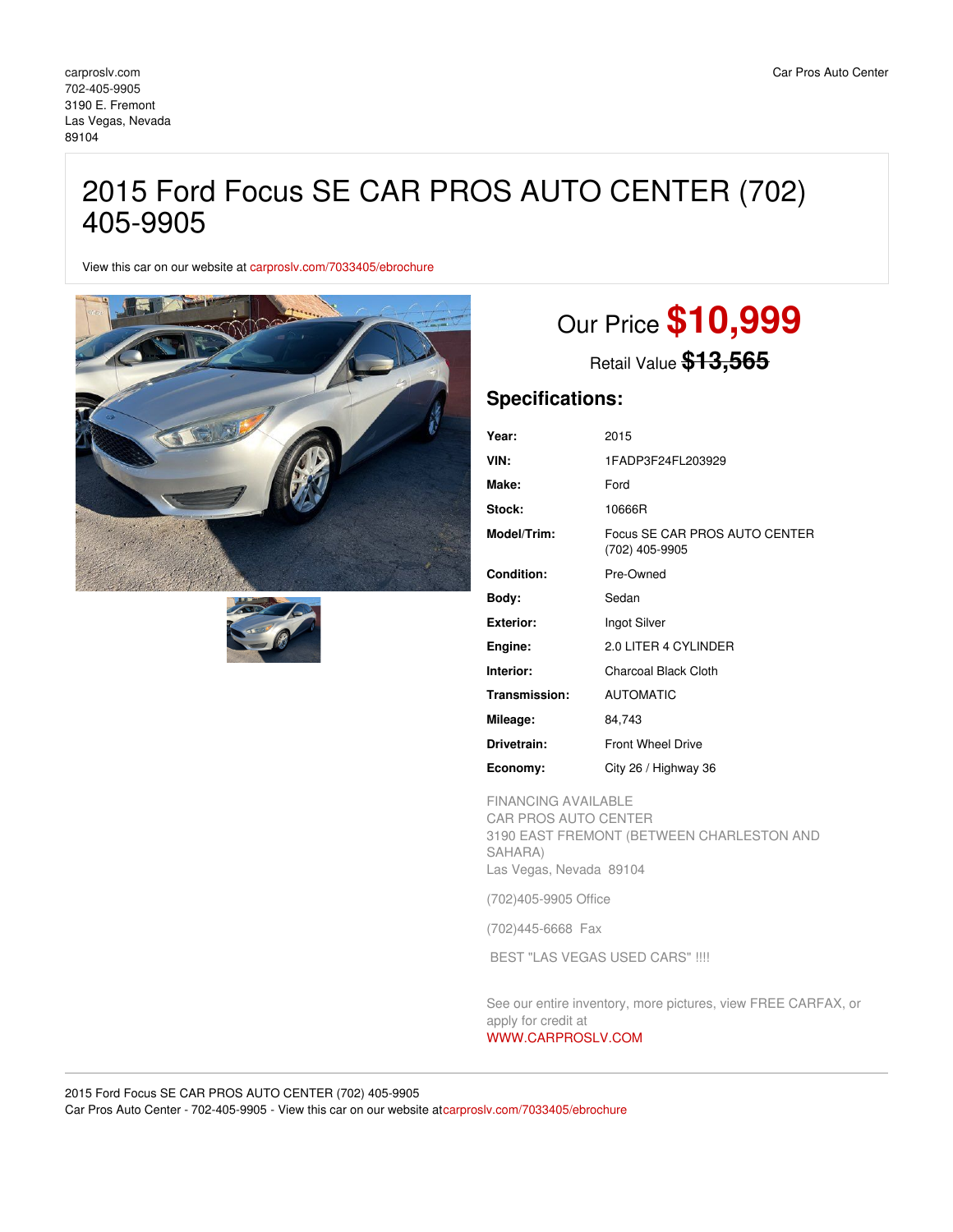

2015 Ford Focus SE CAR PROS AUTO CENTER (702) 405-9905 Car Pros Auto Center - 702-405-9905 - View this car on our website a[tcarproslv.com/7033405/ebrochure](https://carproslv.com/vehicle/7033405/2015-ford-focus-se-car-pros-auto-center-702-405-9905-las-vegas-nevada-89104/7033405/ebrochure)

## **Installed Options**

#### **Interior**

- 2 12V DC Power Outlets- 2 Seatback Storage Pockets- 4-Way Passenger Seat
- 6-Way Driver Seat
- 60-40 Folding Bench Front Facing Fold Forward Seatback Cloth Rear Seat Air Filtration
- Analog Appearance- Cargo Area Concealed Storage- Cargo Space Lights
- Carpet Floor Trim- Cloth Door Trim Insert
- Cloth Front Bucket Seats -inc: 6-way manual driver (up/down, fore/aft, recline), 4-way manual passenger (fore/aft, recline) and removable adjustable headrests (2-way)
- Compass- Cruise Control w/Steering Wheel Controls- Day-Night Rearview Mirror
- Delayed Accessory Power
- Driver And Passenger Visor Vanity Mirrors w/Driver And Passenger Illumination
- Driver Foot Rest- FOB Controls -inc: Cargo Access- Fade-To-Off Interior Lighting
- Front Center Armrest- Front Cupholder- Front Map Lights
- Full Carpet Floor Covering -inc: Carpet Front And Rear Floor Mats Full Cloth Headliner
- Full Floor Console w/Covered Storage and 2 12V DC Power Outlets
- Gauges -inc: Speedometer, Odometer, Engine Coolant Temp, Tachometer, Trip Odometer and Trip Computer
- Glove Box- HVAC -inc: Underseat Ducts
- Instrument Panel Bin, Driver / Passenger And Rear Door Bins
- Interior Trim -inc: Chrome Interior Accents Manual Air Conditioning
- Manual Tilt/Telescoping Steering Column
- Manual w/Tilt Front Head Restraints and Manual Adjustable Rear Head Restraints
- Outside Temp Gauge- Power 1st Row Windows w/Driver 1-Touch Down
- Power Door Locks w/Autolock Feature- Power Rear Windows- Rear Cupholder
- Remote Keyless Entry w/Integrated Key Transmitter, Illuminated Entry and Panic Button
- SYNC -inc: advanced voice recognition, 911 Assist, VHR, SYNC Services, AppLink, Bluetooth, steering wheel controls, USB port, auxiliary input jack and 4.2" multi-function display
- Seats w/Cloth Back Material- Securilock Anti-Theft Ignition (pats) Engine Immobilizer
- Systems Monitor- Trip Computer- Urethane Gear Shifter Material